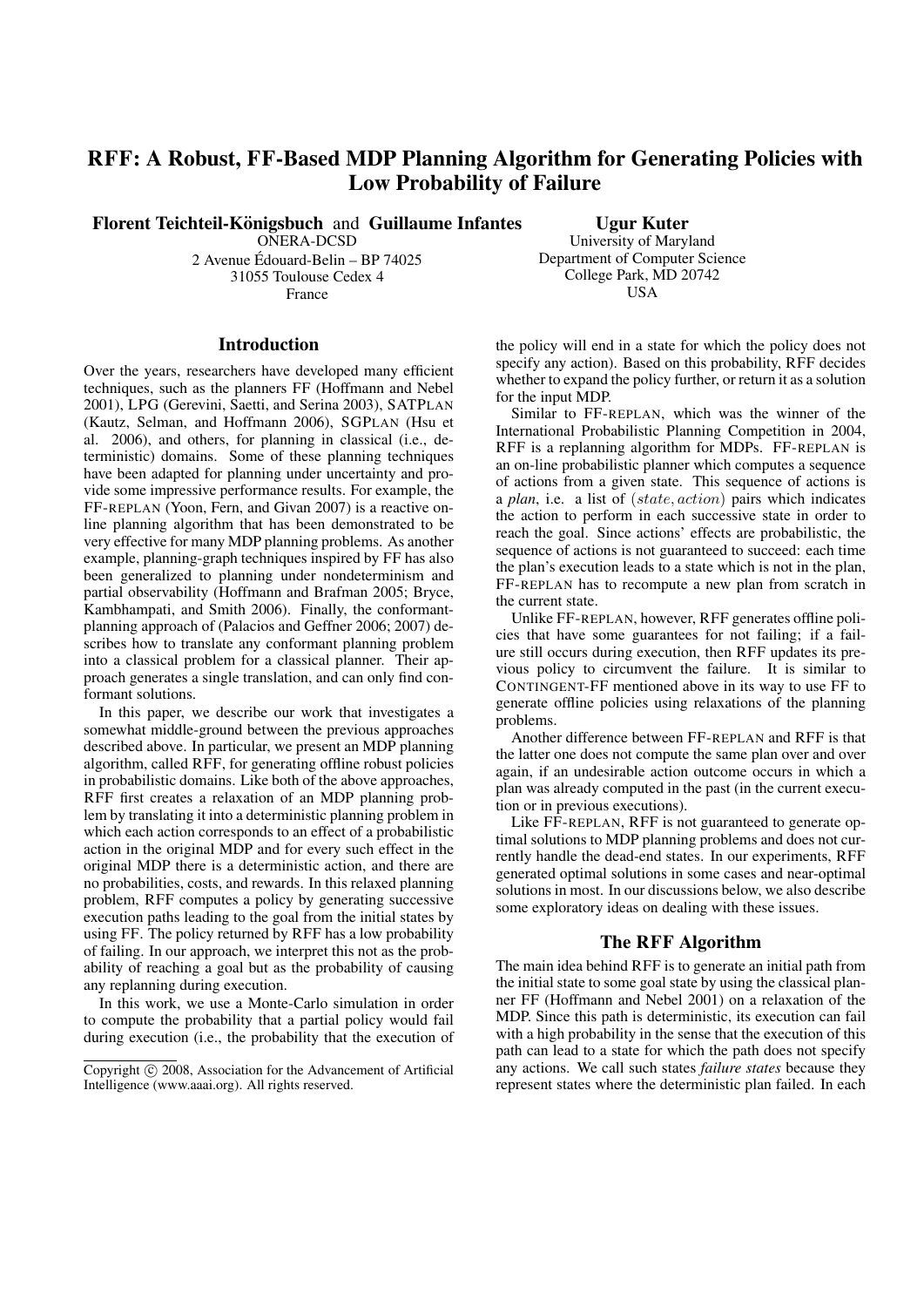failure state, we compute a new path to the some goal state by using again FF from this failure state. Then, we look for new failure states from which we compute new deterministic paths, and so on. We stop as soon as the probability to reach some failure state from the initial state is less than a given threshold. As a result, RFF produces a robust policy to goal states with a controlled failure probability.

The RFF planner used in the competition is based on a graph implementation defined as:

- a graph is a mapping from PPDDL states to nodes;
- a PPDDL state is a set of true predicates;
- a node is a tuple containing the current best action and best value in this state, as well as a mapping from applicable actions in this state to a list of all stochastic outcomes (edges) for each action ;
- an edge (outcome) is a tuple containing the probability, the reward, and the next state of the outcome.

A node in G is a *terminal node* if it does not have any outgoing edges.

RFF's pseudo-code is shown in Algorithm 1. In lines 1 to 2, RFF generates a deterministic relaxation of the input MDP and the initial policy is the empty policy. This means that initially, the graph  $G$  contains a single state representing the initial state I. There are several known strategies for generating a deterministic relaxation of an MDP: see (Yoon, Fern, and Givan 2007) for a review of some of them. In this work, we generate a deterministic relaxation by substituting all stochastic outcomes of an action by the most probable outcome. This strategy is appropriate to our approach because we seek to minimize path execution failure during execution due to least probable outcomes.

In lines 3 to 26, RFF computes successive paths from each failure state, until the probability to reach some failure state is less than a given threshold  $\rho$  (line 26). In lines 5 and 6, the planner first generates a deterministic problem whose initial state is the current terminal state s, and then it invokes FF.

Next RFF generates the state trajectory by successively applying the original probabilistic versions of the actions generated by FF in the current terminal state. This process also computes new terminal states and RFF keeps them in the set  $T$  in Algorithm 1. In lines 9 to 12, RFF adds the current path generated by FF into the partial policy  $\pi$ . Then, RFF computes the set of terminal states of the graph  $G$  (lines 13 – 21). Before going into the next iteration, RFF also computes the probability to reach a failure state from the initial state by following the current policy (line 25). As this computation can be costly, we present in the next section a sequential Monte-Carlo method we used to statistically assess this probability.

## Sequential Monte-Carlo Simulation for Computing Policy Failure Probabilities

In line 25 of Algorithm 1, we need to compute the probability to reach some failure states from the initial state by applying the current policy in the graph. Theoretically, this

#### Algorithm 1: RFF

//  $M:$  the input MDP // I: initial state //  $G = (nodes\_map):$  explored states //  $nodes\_map = state \leadsto (action, value, edges\_map)$ // edges\_map =  $A_T(state) \rightsquigarrow edges\_list$ //  $edge = (probability, node)$ //  $T:$  set of tip nodes // failure\_probability: probability to reach a terminal state //  $0 \le \rho < 1$ : failure probability threshold 1 D  $\leftarrow$  generate\_deterministic\_domain(M); 2  $T \leftarrow \{I\};$ 3 repeat 4 for  $s \in \mathcal{T}$  do 5  $\vert \quad \vert \quad \mathcal{P}_s \leftarrow \text{generate\_deterministic\_problem}(s);$ 6  $\left\{\n \begin{array}{c}\n (s_1, a_1), \cdots, (s_p, a_p)\n \end{array}\n \right\}\n \leftarrow \text{FF}(\mathcal{D}, \mathcal{P}_s);$ <br>  $\text{for } 1 \leq i \leq p \text{ do}$ for  $1 \leqslant i \leqslant p$  do 8 | | if  $s_i \notin G$ .nodes or  $s_i \in \mathcal{T}$  then 9  $G.nodes.add(s_i);$ 10  $\vert$   $\vert$   $\vert$   $\vert$   $em \leftarrow outcomes(s_i);$ 11 | |  $G.nodes(s_i).insert(em);$ 12 | | |  $\tau$ .remove $(s_i)$ ; 13 **for**  $a \in applicable(s)$  do 14  $\vert$   $\vert$   $\vert$   $\vert$   $\vert$   $em \leftarrow G.nodes(s_i).edges\_map(a);$ 15  $\vert \vert \vert \vert$  for  $e \in em$  do 16 if e.state  $\notin G$ .nodes then  $17$  | | | | | *G.nodes.add(e.state, nil)*; 18 T .add(e.state); 19 | | | | | | end  $20$  | | | | end 21 **end**  $22$  end  $23$  end  $24$  end 25  $\int$  failure\_probability  $\leftarrow compute\_failure(I, G);$ 26 until failure\_probability  $\leq \rho$ ;

probability can be iteratively assessed by computing the successive probabilities  $P_t(T | s)$  of reaching some terminal states in  $\overline{T}$  from a state s in t steps:

- $P_0(T \mid s) = \delta_{\mathcal{T}}(s)$
- $P_t(\mathcal{T} \mid s) = \sum_{s' \in G.\text{edges}(s)} P(s' \mid s, \pi(s)) P_{t-1}(\mathcal{T} \mid s')$

The probability to reach some terminal states from the initial state I is then:  $\lim_{t\to+\infty} P_t(T \mid I)$ .

Nevertheless, this computation may be quite costly, so that we assess this probability by means of sequential Monte-Carlo simulation instead. The principle is very simple and quite efficient: it consists in simulating  $N$  trajectories which all start from the initial state, and which end each as soon as a terminal state is reached or after a given depth. The probability to reach some terminal state is approximately the ratio between the number of trajectories which reach a terminal state and  $N$ . The sequential Monte-Carlo simulation, performed by the  $compute\_failure$  subroutine in Algorithm 2, computes the probability to reach terminal states. In line 7, a sampled outcome of a state s by